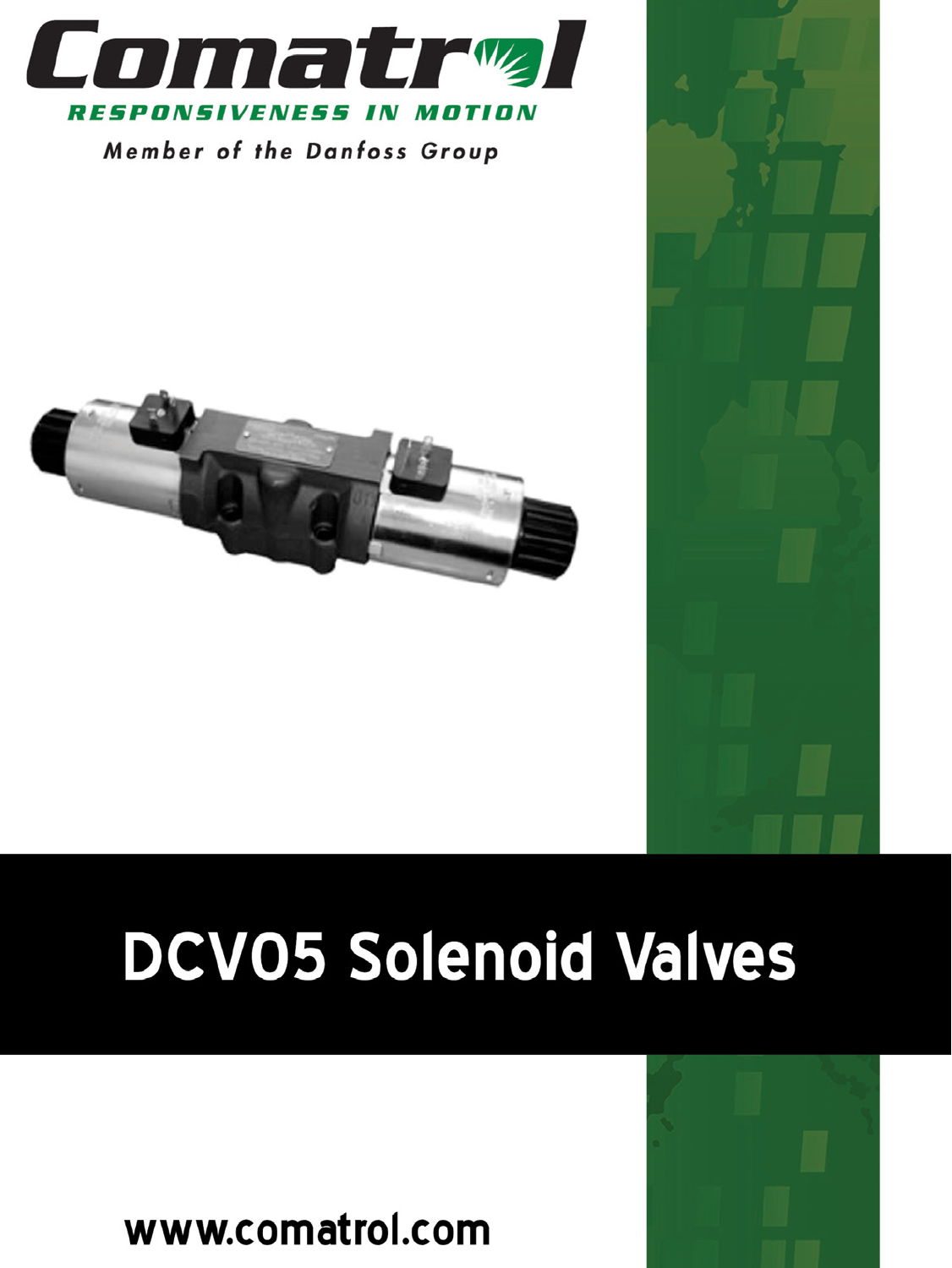<span id="page-1-0"></span>

**OVERVIEW**



DCV 05 directional control valves consist of: housing (1), control spool (5), centering springs (4), and operating solenoids (2, 3).

The three-position directional valves have two solenoids and two springs. The two position directional valves have one solenoid and one return spring.

The operating solenoids are DC and are supplied through connectors A and B (6, 7). For AC supply, the solenoids are provided with rectifiers integrated directly into the coil. T

The connectors must be ordered separately. By loosening nut (8), the solenoid can be rotated in four positions 90° apart.

Provided that the pressure in T-port does not exceed 360 psi [25 bar], the valve can be actuated by manual override (9).

The valve housing (1) is phosphate coated. The operating solenoids (2, 3) are zinc coated.

#### **FEATURES**

- 3 position, 4-way and 2 position, 4-way directional valves
- Solenoids can be fixed in three positions 90° apart
- Push button manual override
- Installation dimensions to DIN 24340 and ISO 4401



**D5 - DCV05 Solenoid Valves Catalog**

D5 - DCV05 Solenoid Valves Catalog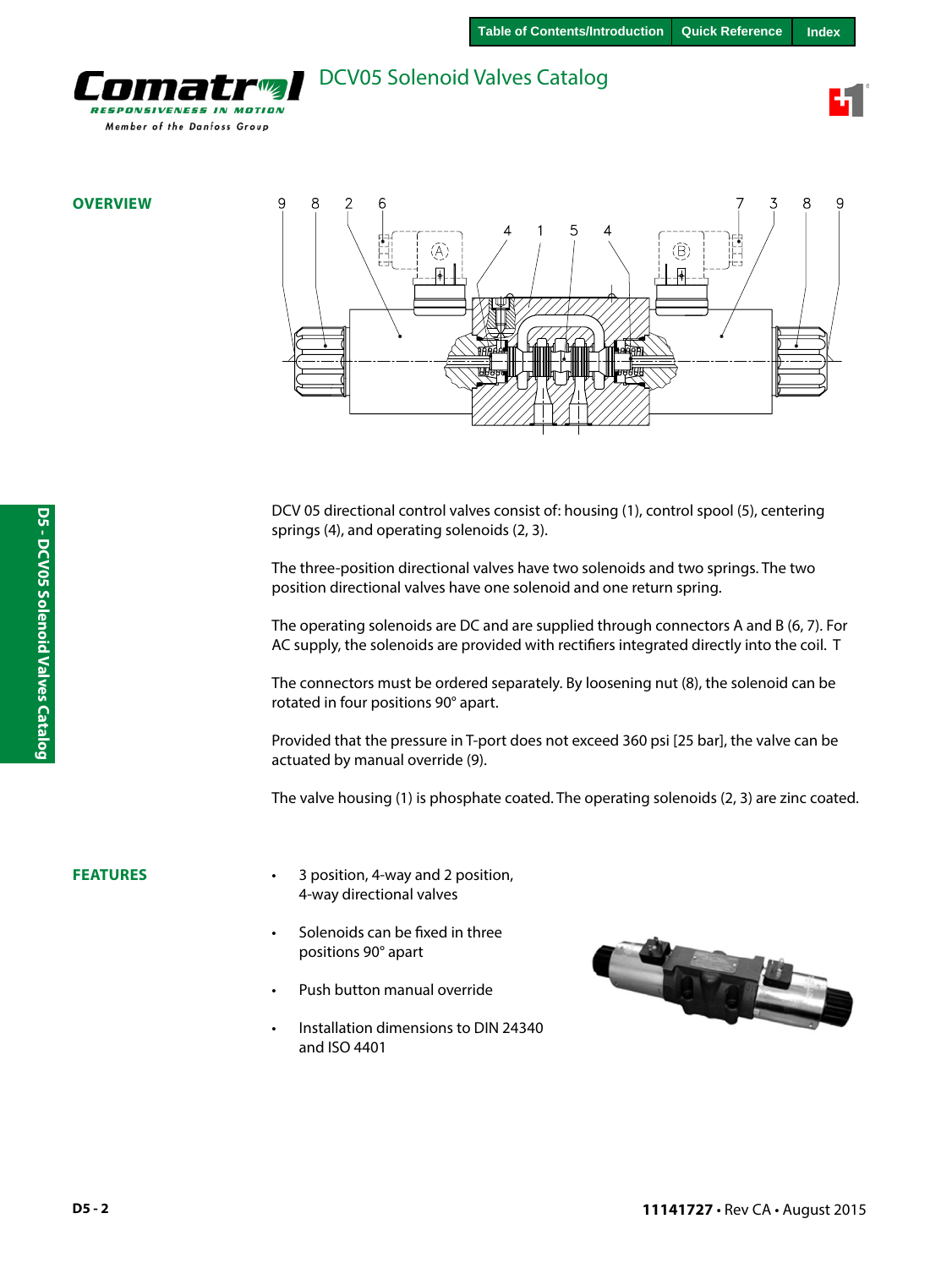



### **ORDER CODE**

| DCV05 - 3Z11 - 01200 - E10 - K1 - N2 - B         |                                          |
|--------------------------------------------------|------------------------------------------|
| <b>Directional</b><br>control valves             |                                          |
| Nominal size                                     | Seals<br>Code<br><b>Description</b>      |
| Operating positions                              | Buna-N<br>B                              |
| <b>Code</b><br><b>Description</b>                | $\vee$<br>Viton                          |
| Two positions<br>$\overline{2}$                  |                                          |
| 3<br>Three positions                             |                                          |
| Spool                                            |                                          |
| See Spool options, page 4                        |                                          |
| Voltage                                          |                                          |
| Code<br><b>Description</b>                       |                                          |
| 12 VDC/ 3.17 A<br>01200                          |                                          |
| 24 VDC / 1.73 A<br>02400                         | Manual override                          |
| 115 VAC / 0.35 A / 60 Hz<br>12060                | Code<br><b>Description</b>               |
| 230 VAC / 0.17 A / 50 Hz<br>23050                | Standard<br>00                           |
| The AC coils correspond with E5 connectors only. | Protective rubber boot<br>N <sub>2</sub> |
|                                                  | Connector plug (DIN 43650)               |

#### *Connector*

| Code            | <b>Description</b>               |
|-----------------|----------------------------------|
| F <sub>1</sub>  | DIN 43650                        |
| F <sub>2</sub>  | DIN 43650 diode in coil          |
| E <sub>5</sub>  | DIN 43650 rectifier in coil      |
| F <sub>8</sub>  | Lead wires                       |
| F9              | Lead wires with diode in coil    |
| F <sub>10</sub> | Deutsch on lead wires            |
| F11             | Deutsch on lead w/ diode in coil |

| Code           | <b>Description</b>      |
|----------------|-------------------------|
| Omit           | No plug                 |
| K1             | Connector plug          |
| K <sub>2</sub> | Connector plug with LED |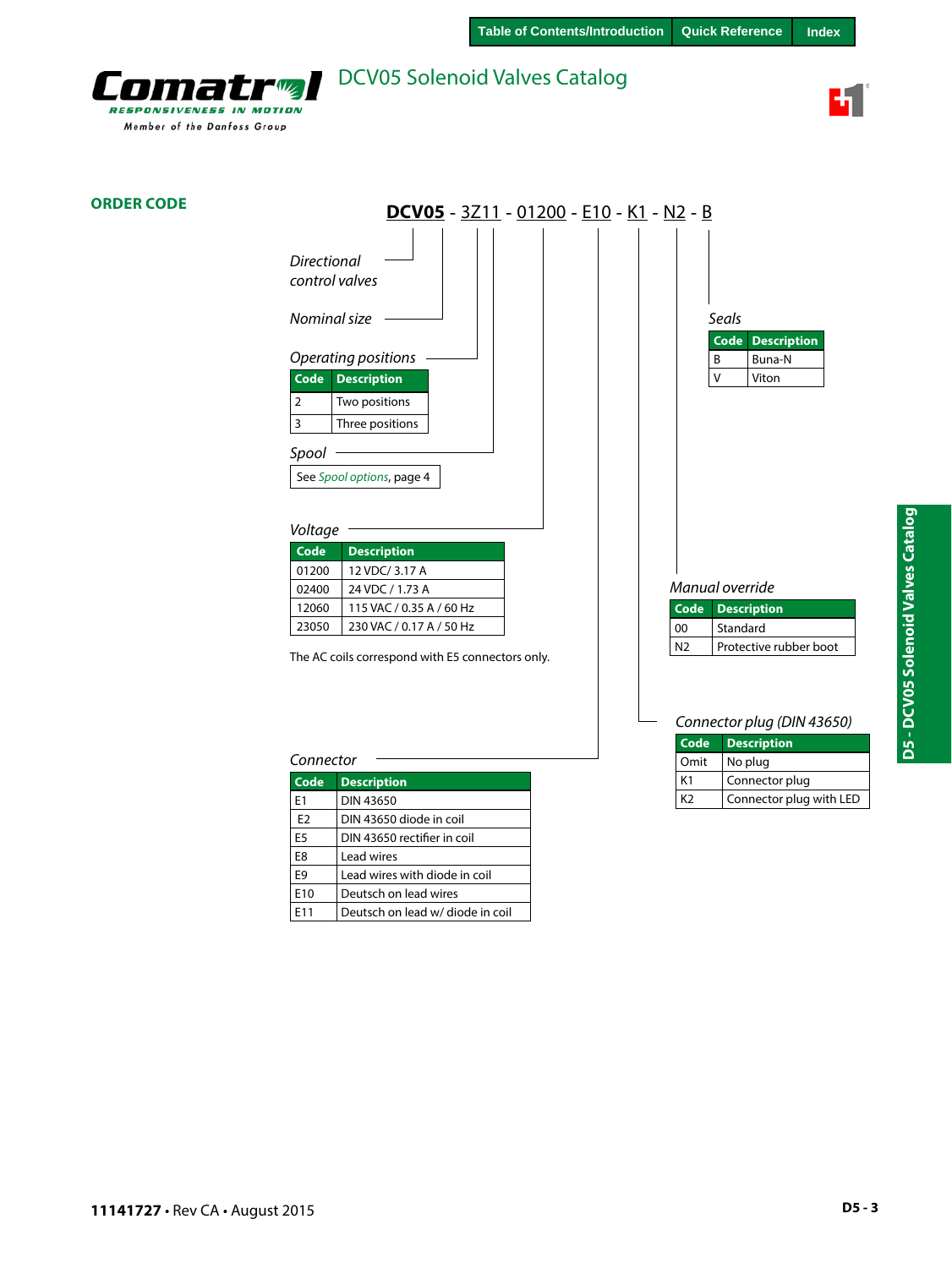

### **TECHNICAL DATA**

Comatrol

RESPONSIVENESS IN MOTION Member of the Danfoss Group

### *Specifications*

| <b>Nominal size</b>                      |                         | 10 [0.39]                                      |  |
|------------------------------------------|-------------------------|------------------------------------------------|--|
| <b>Maximum flow</b>                      | l/min                   | See p-Q characteristics, below. Replace valves |  |
|                                          | [US gal/min]            | with: NFPA D05, CETOP 5, NG10                  |  |
| <b>Max. operating pressure</b>           | bar [psi]<br>350 [5075] |                                                |  |
| Max. back pressure (port T)<br>bar [psi] |                         | 210 [3045]                                     |  |
| <b>Pressure drop</b>                     | bar [psi]               | see $\Delta$ p-Q characteristics, page 4       |  |
| with 1 solenoid<br>Weight $-$            | Kg [lb]                 | 3.9[8.6]                                       |  |
| with 2 solenoids                         |                         | $5.4$ [11.9]                                   |  |

### **SPOOL OPTIONS**

### *Functional Symbols*

|            |                | 3 - Position      |                              |                 |                          | 2 - Position           |                   |
|------------|----------------|-------------------|------------------------------|-----------------|--------------------------|------------------------|-------------------|
|            | Code           | <b>Symbol</b>     | <b>Transition</b>            |                 | Code                     | Symbol                 | <b>Transition</b> |
| <b>B11</b> | $\Omega$       | В<br>b<br>Б       |                              | C11             | A B<br>ᇁ<br>/W<br>Р      | 그 Þ                    |                   |
| C11        | $\mathbf{a}^*$ | B<br>M٨<br>b<br>P |                              | <b>R11</b>      | a<br>P                   | B<br>W                 |                   |
| H11        | $\alpha$       | $A$ $B$<br>h<br>P |                              | R <sub>21</sub> | a                        | A B<br>M٨              |                   |
| <b>Y11</b> | $\Omega$       | A B<br>ь<br>D     |                              | <b>X11</b>      | $\overline{B}$<br>A<br>Μ | b                      |                   |
| Z11        | $\alpha$       | B<br>Α<br>b<br>P  | ı<br>$T$ T<br>T T  <br>$T$ T | <b>X25</b>      | a l<br>D                 |                        |                   |
|            |                |                   |                              | <b>Y51</b>      | a l                      | M\<br>P                |                   |
|            |                |                   |                              | Z51             | a l                      | B<br>A<br>I<br>IW<br>P | <b>T TITT</b>     |

**11141727** • Rev CA • August 2015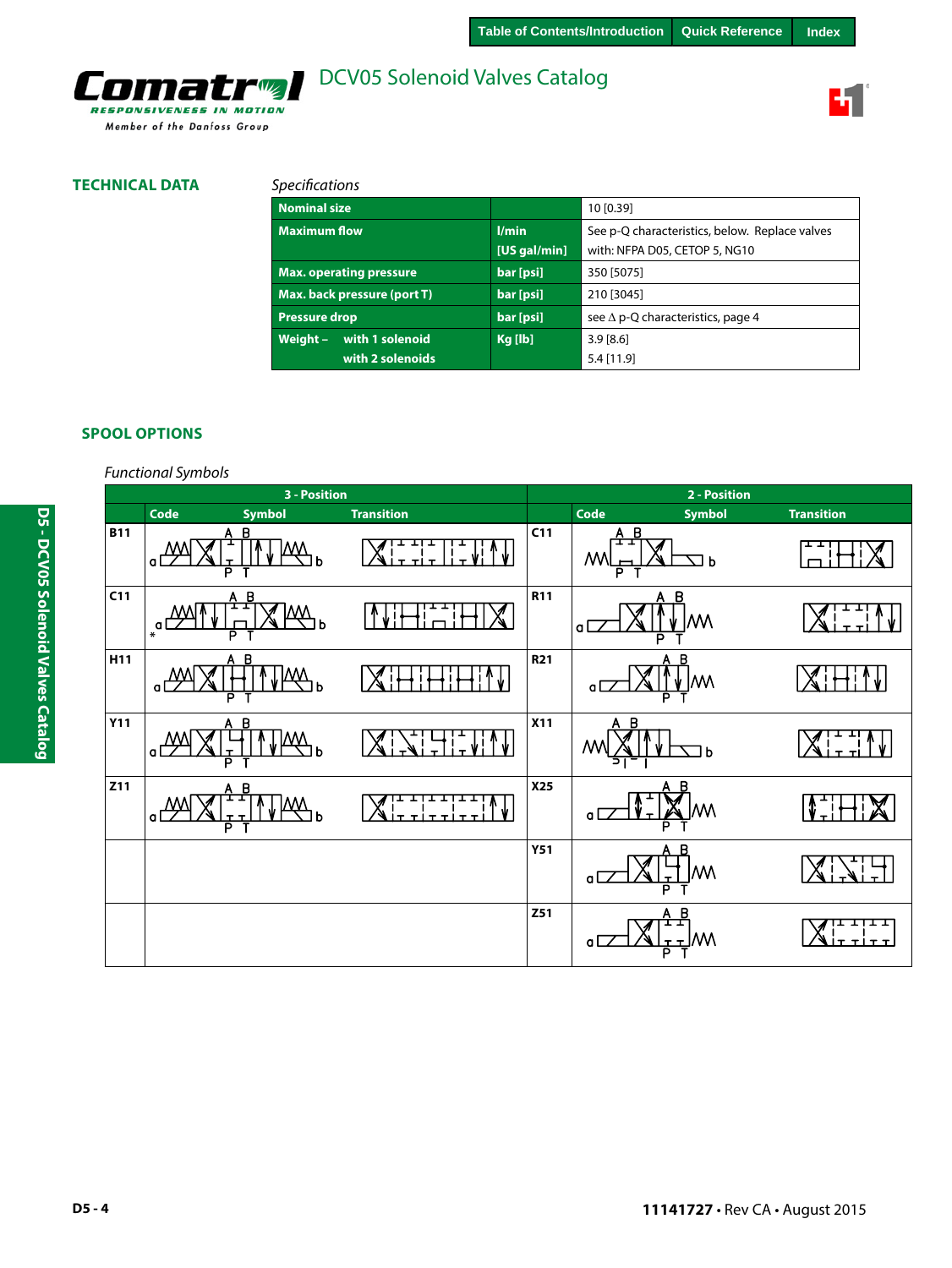

### **CHARACTERISTICS** *p - Q Characteristics*

Operating limits for maximum hydraulic power transferred by the directional valve. For respective spool type – see *Spool Options*, page 5. Measured at viscosity = 32 mm2/s (cSt) [156 SUS] .



| <b>Spool</b>    | <b>Curve</b>   |
|-----------------|----------------|
| <b>B11</b>      | 4              |
| C11             | 3              |
| H <sub>11</sub> | 1              |
| R <sub>11</sub> | $\overline{c}$ |
| R <sub>21</sub> | $\overline{2}$ |
| Y11             | 5              |
| X11             | $\overline{2}$ |
| X25             |                |
| Y <sub>51</sub> | 5              |
| Z11             | 1              |
| Z51             | 1              |

### *p - Q Characteristics*

Measured at viscosity = 32 mm<sup>2</sup>/s (cSt) [156 SUS].



| Spool           | $P-A$          | $P-B$ | $A-T$ | $B-T$          | $P-T$ |
|-----------------|----------------|-------|-------|----------------|-------|
| <b>B11</b>      | 1              |       | 2     | 2              |       |
| C <sub>11</sub> | $\overline{4}$ | 3     | 4     | 5              |       |
| H11             | 1              |       | 2     | 2              |       |
| R <sub>11</sub> | 1              |       | 2     | 2              |       |
| R <sub>21</sub> | 1              |       |       | 3              |       |
| <b>X11</b>      | 1              |       | 2     | 2              |       |
| <b>Y11</b>      | 1              |       | 2     | 2              |       |
| <b>Y51</b>      |                |       | 2     |                |       |
| Z11             | 1              |       | 2     | $\overline{2}$ |       |
| Z51             |                |       | 2     |                |       |

37.0

 $140$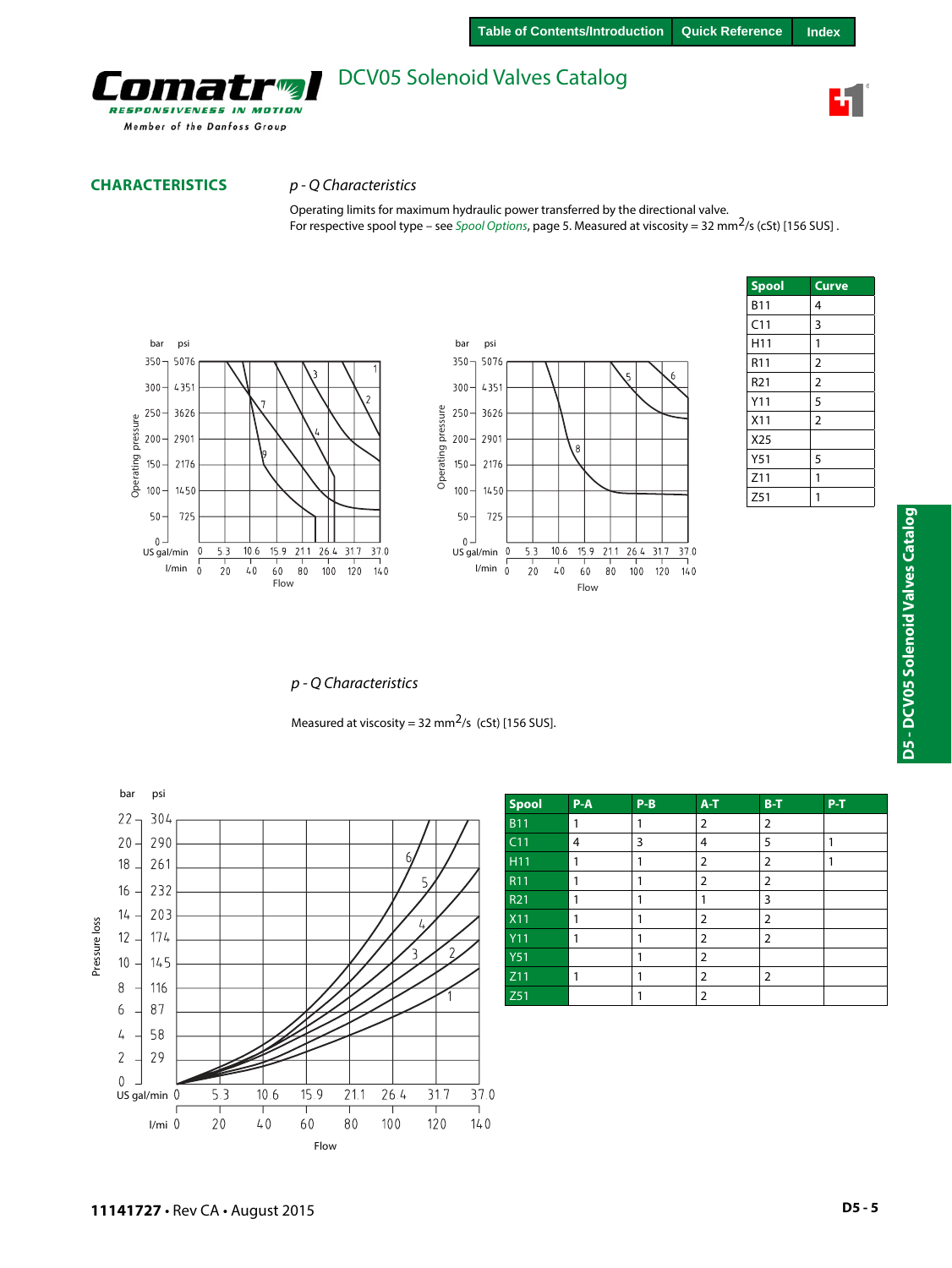

Ŧ

**TERMINAL OPTIONS**

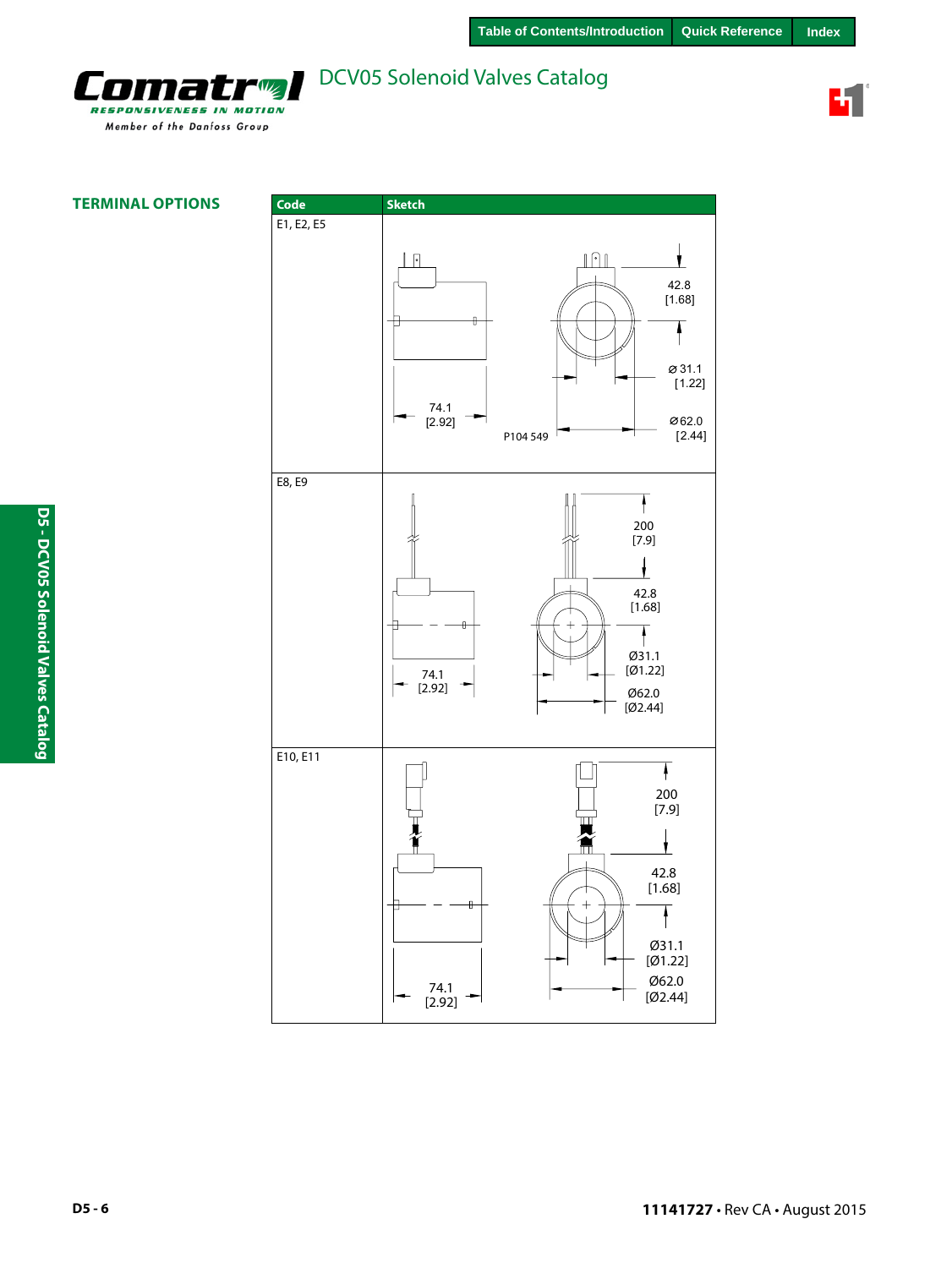

### **CONNECTOR OPTIONS** *DIN 43650*

omatro

**RESPONSIVENESS IN MOTION** Member of the Danfoss Group

|  | Code           | <b>Type</b>    | <b>Model</b>                 | Max. input<br>voltage |
|--|----------------|----------------|------------------------------|-----------------------|
|  |                | Plug B (black) | Without rectifier            | 250 VDC               |
|  |                |                |                              | <b>230 VAC</b>        |
|  | K1             | Plug A (grey)  | Without rectifier            | 250 VDC               |
|  |                |                |                              | 230 VAC               |
|  | K <sub>2</sub> | Plug B (black) | Without rectifier            | 30 VDC                |
|  |                |                | and LED                      | <b>230 VAC</b>        |
|  |                | Plug A (grey)  |                              | 30 VDC                |
|  |                |                | Without rectifier<br>and LED | <b>230 VAC</b>        |

### **MANUAL OVERIDE OPTION**

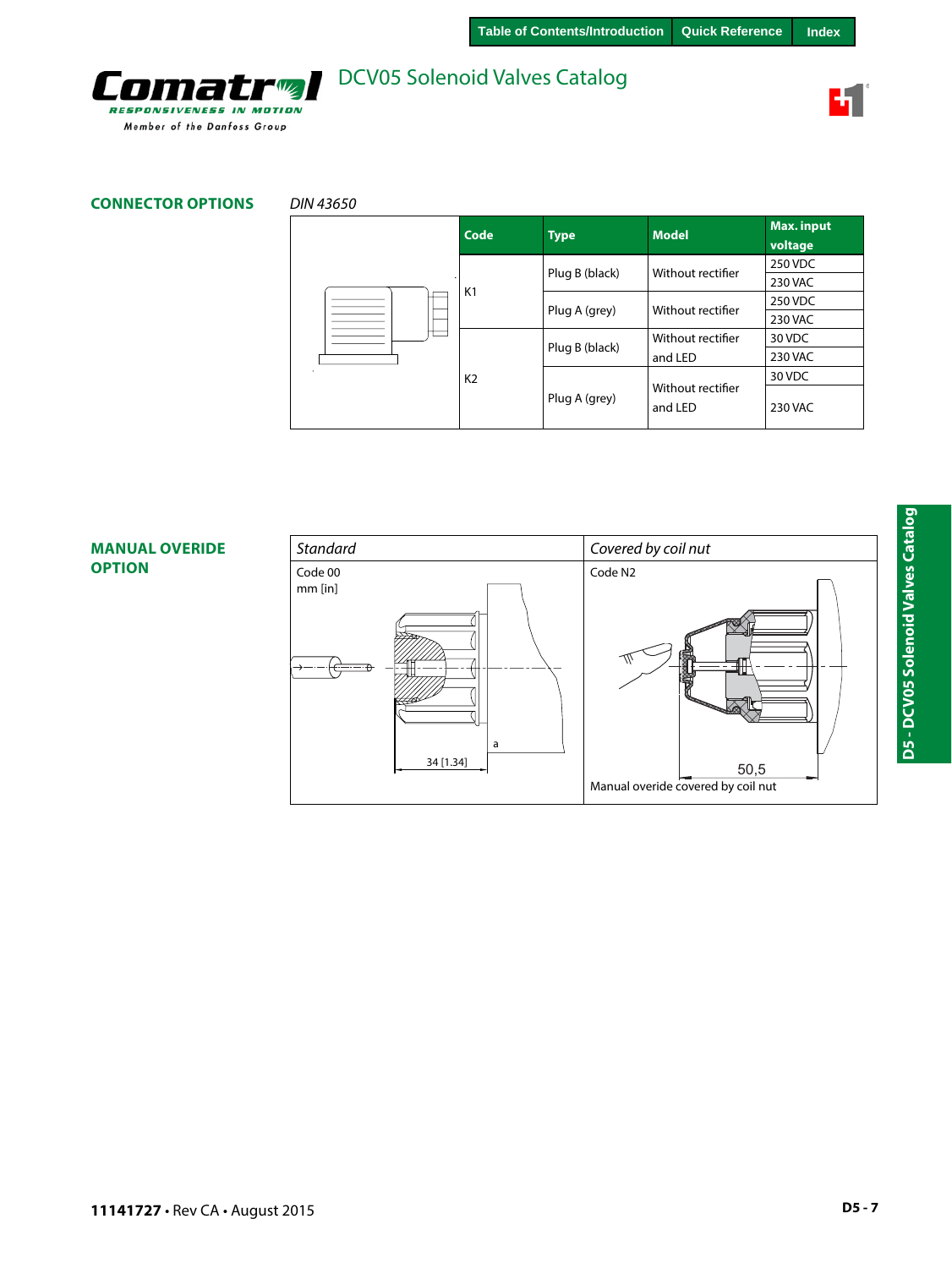

7 **RESPONSIVENESS IN MOTION** Member of the Danfoss Group

**DIMENSIONS** *Valve with two solenoids* **Dimensions:** mm [in]







*Valve with solenoids- side a*





Functional symbols R11, R21, Y51, Z51, X25





Functional symbols X11, C11

SW36

59.9

 $-68.2$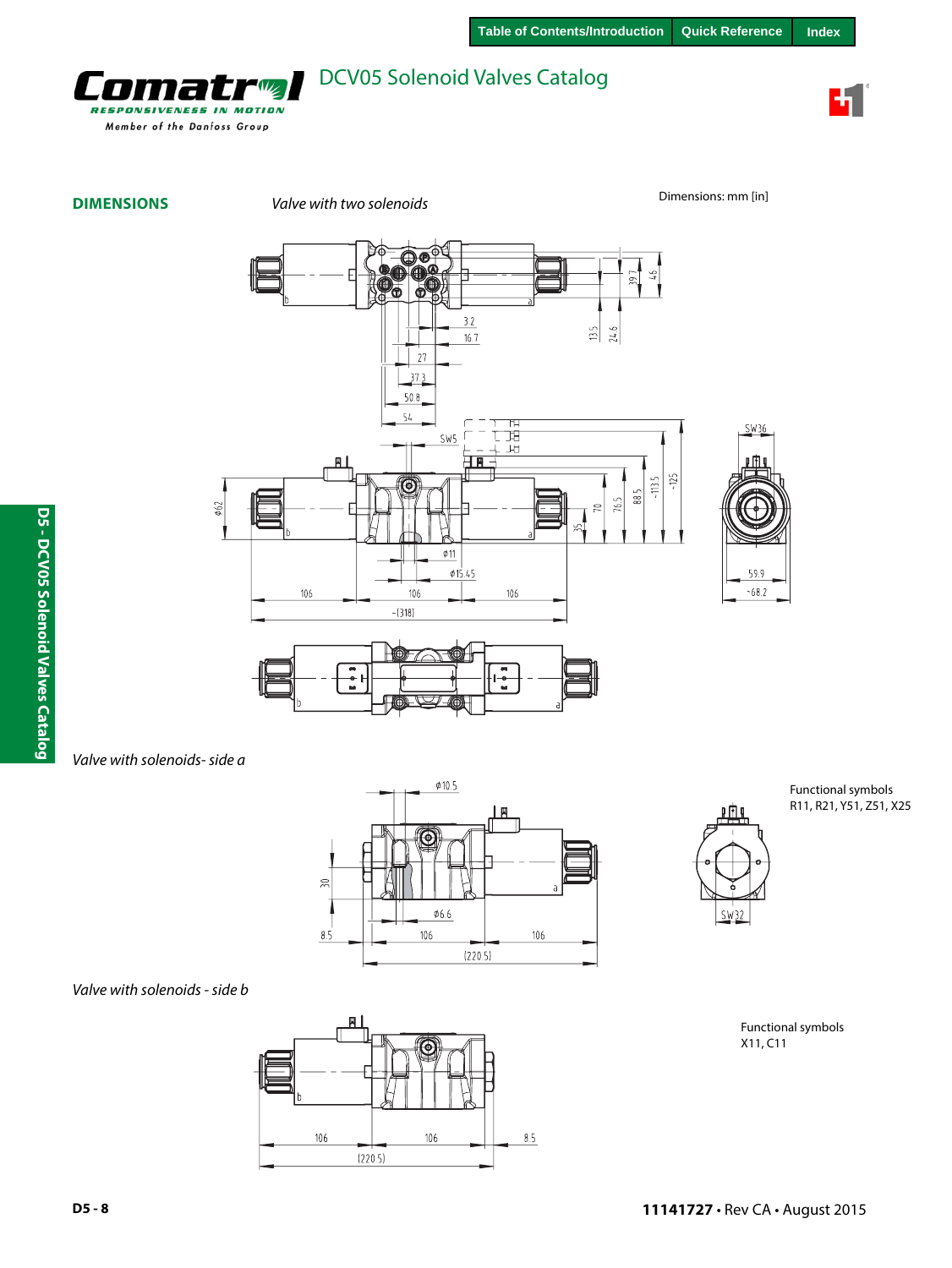

#### **REPLACEMENT PARTS**

r,

Ħ **RESPONSIVENESS IN MOTION** Member of the Danfoss Group

- 1. Solenoid coil 2. Nut + sealing ring
- 3. Connector plug<br>4. Set of sealing
- 4. Set of sealing<br>5. mounting bol mounting bolts
- 6. boots
- 5 ₿ 3 **The Second Second THE** 1  $\overline{P}$ Î 3  $\overline{R}$ 2 6  $\equiv$  $\blacksquare$ ₹ 4

### *Solenoid*

| Voltage | <b>E1 DIN</b><br>43650 | <b>E2 DIN</b><br>43650<br>w/Diode | <b>E5 DIN</b><br>w/Rectifier | <b>E8 Lead</b><br><b>Wires</b> | <b>E9 Lead</b><br>Wires w/<br><b>Diode</b> | <b>E10 Deutsch</b><br>on Leads | <b>E11 Deutsch</b><br>on Leads<br>w/Diode | E12<br>Deutsch | E <sub>13</sub><br><b>Deutsch</b><br>w/Diode |
|---------|------------------------|-----------------------------------|------------------------------|--------------------------------|--------------------------------------------|--------------------------------|-------------------------------------------|----------------|----------------------------------------------|
|         |                        |                                   |                              |                                | <b>Ordering Number</b>                     |                                |                                           |                |                                              |
| 01200   | 158-8019               | ***                               | ***                          | ***                            | $***$                                      | 158-8102                       | 158-8099                                  | 11041824       | 158-8105                                     |
| 02400   | 158-8021               | ***                               | ***                          | ***                            | $***$                                      | $***$                          | ***                                       | 158-8100       | ***                                          |
| 12060   | $***$                  | ***                               | 158-8027                     |                                |                                            |                                |                                           |                |                                              |
| 23050   | $***$                  | ***                               | 158-8020                     | Not Available                  |                                            |                                |                                           |                |                                              |

\*\*\* Consult Factory